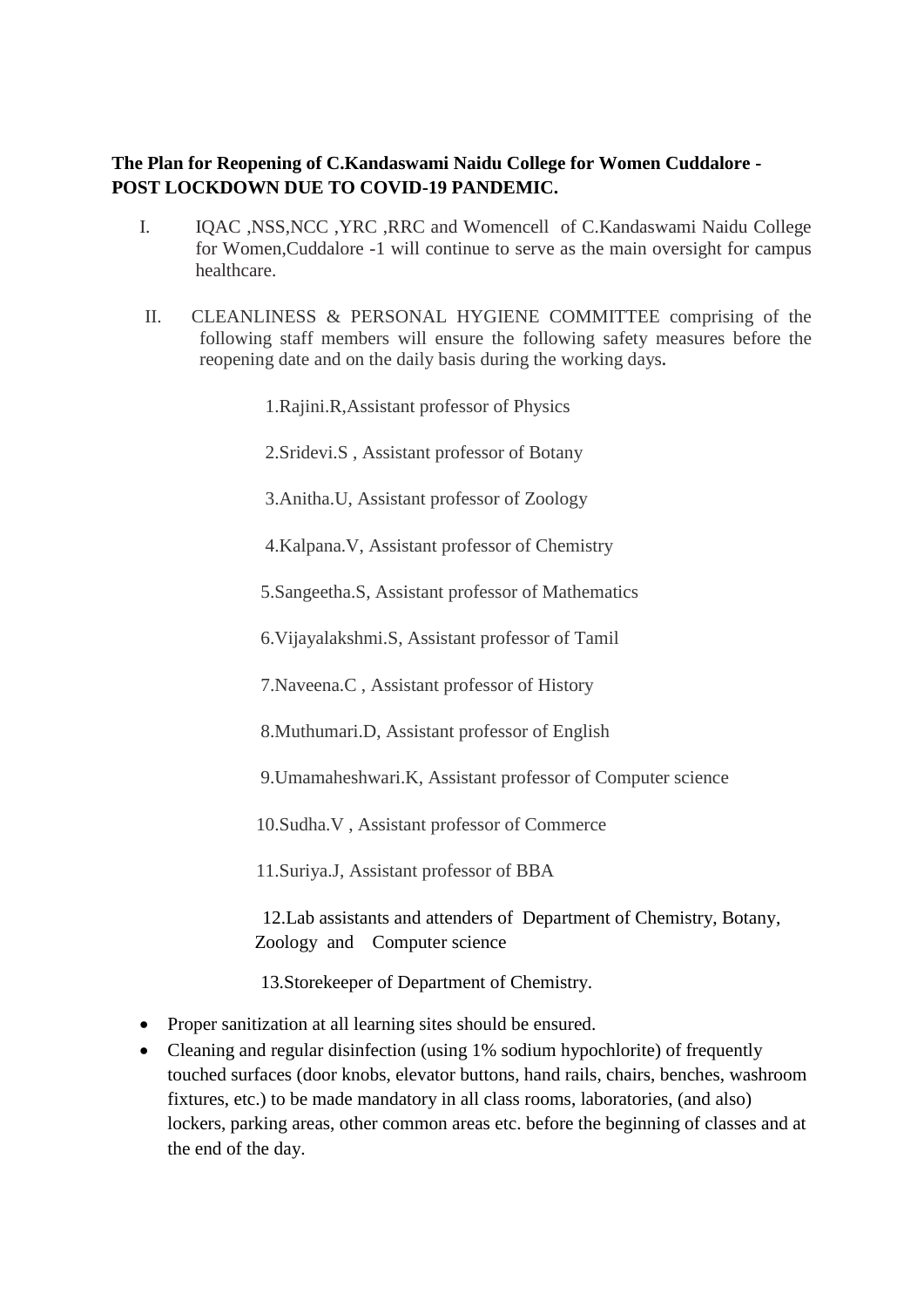- Teaching materials, computers, laptops, printers, shall be regularly disinfected with 70% alcohol swipe.
- Sitting places in classes, laboratories, computer labs, libraries etc. should be clearly marked, keeping in view the norms of physical distancing.
- Usage of clean tools,mop buckets, mop heads,scrub pads and towel.
- Frequent enhanced cleaning and disinfection of toilets and rest rooms
- Dustbins must be cleaned and covered properly.
- Proper disposal of wastes with the help of municipality officials.
- Check the Availability of soaps,disinfectants,sanitizers,etc.

## **III.Students with the following symptoms are expected to remain in their home until their recovery.**

- Fever
- Dry cough
- Fatigue
- Loss of taste or smell,
- Nasal congestion,
- Conjunctivitis (also known as red eyes)
- Sore throat,
- Headache,
- Muscle or joint pain,
- Different types of skin rash,
- Nausea or vomiting,
- Diarrhea,
- Chills or dizziness.
- Shortness of breath,
- Loss of appetite,
- Confusion.
- Persistent pain or pressure in the chest,
- $\bullet$  High temperature (above 38 °C).

**IV. Temperature screening of all students ,Staff (Teaching and non teaching) and Visitors is made mandatory in the Entry point to prevent the entry of people with elevated temperatures**.

# **V.The following public health measures are to be followed to reduce the risk of COVID-19 by all (faculty members, students and visitors) at all times:**

- Physical distancing of at least 6 feet to be followed as far as feasible.
- Use of face covers/masks to be made mandatory.
- Frequent hand washing with soap (for at least 40-60 seconds) even when hands are not visibly dirty. Use of alcohol-based hand sanitizers (for at least 20 seconds) can be done wherever feasible.